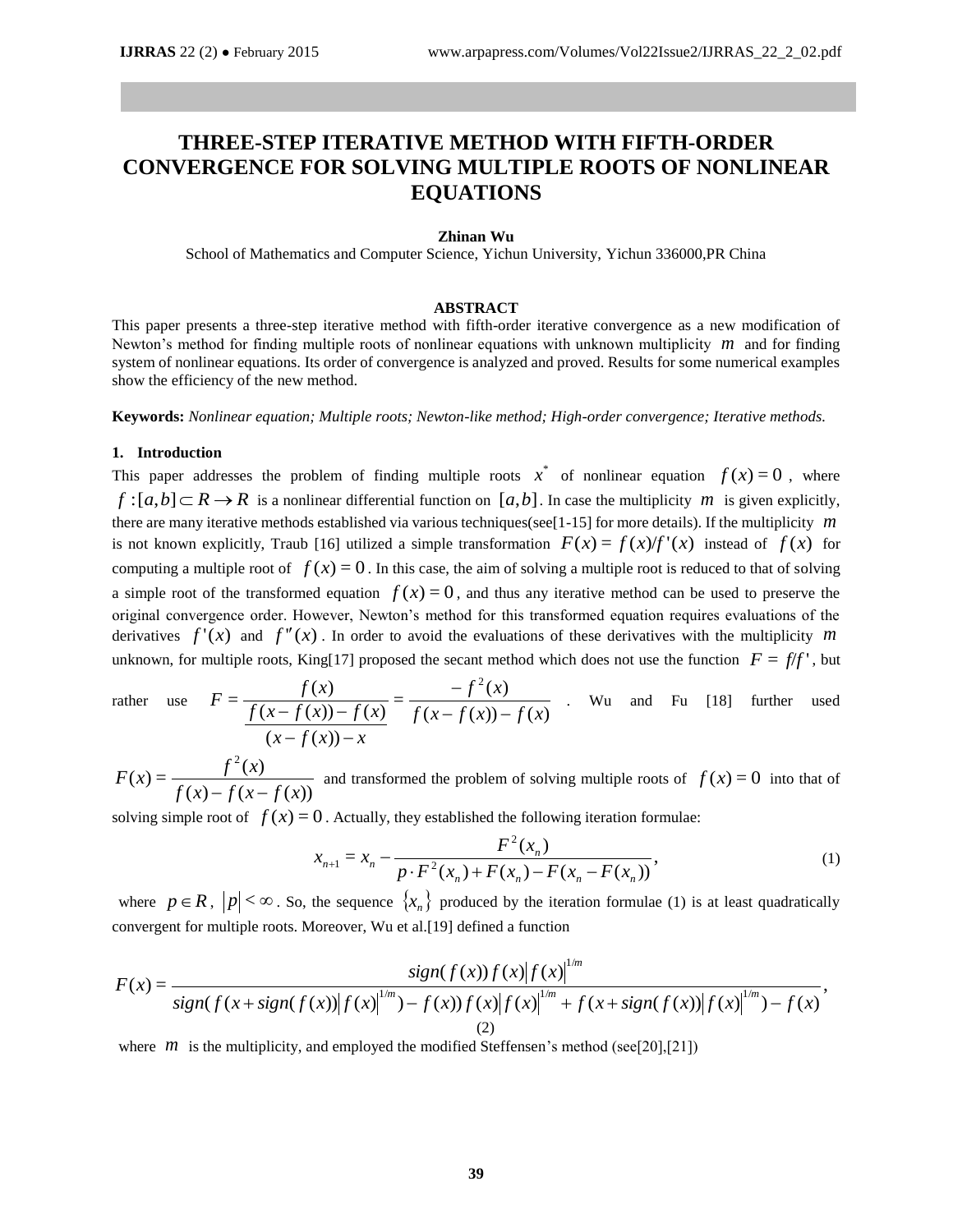$$
x_{n+1} = x_n - h_n \frac{F^2(x_n)}{t \cdot F^2(x_n) + F(x_n + F(x_n)) - F(x_n)}
$$
  
= 
$$
x_n - h_n \frac{F(x_n)}{t \cdot F(x_n) + (F(x_n + F(x_n)) - F(x_n))/(F(x_n))}
$$
 (3)

to compute the approximate solution of the equation  $f(x) = 0$ , where  $h_n(>0)$  is the step size of iteration and  $|t| < \infty$ . Parida and Gupta [22] suggested another transformation

$$
F(x) = \begin{cases} \frac{f^{2}(x)}{\delta + f(x + f(x)) - f(x)} & \text{iff}(x) \neq 0, \\ 0 & \text{iff}(x) = 0. \end{cases}
$$
 (4)

where  $\delta = sign(f(x+f(x)) - f(x))f^{2}(x)$ , and transform the task of solving multiple zeros of f into that of solving simple zero of  $F$ . In this case, they utilized a quadratically convergent derivative free Newton-like iterative method:

$$
x_{n+1} = x_n - \frac{F^2(x_n)}{p \cdot F^2(x_n) + F(x_n) - F(x_n - F(x_n))}
$$
(5)

where the parameter  $p$  should be chosen such that the denominator is the largest in magnitude. Yun [23] suggested a new transformation of  $f(x)$  as

$$
H_{\varepsilon}(x) = \frac{g f^{2}(x)}{f(x + gf(x)) - f(x)},
$$
\n(6)

,

took  $\varepsilon$  such that  $\max_{a \le x \le b} |\varepsilon f(x)| = \delta$ , that is

$$
\varepsilon = \frac{\delta}{\max_{a \le x \le b} |f(x)|} = \frac{\delta}{\max\{|f(a)|, |f(b)|\}},
$$

and proposed an iterative method as follows:

$$
x_{n+1} = x_n - \frac{2(x_n - x_{n-1})H_{\varepsilon}(x_n)}{H_{\varepsilon}(2x_n - x_{n-1}) - H_{\varepsilon}(x_{n-1})}.
$$
\n(7)

Recently, for the transformed equation  $K(x) = 0$  with a simple root, Yun[24] proposed a Steffensen-type iterative formula

$$
p_{k+1} = p_k - \frac{\mu K(p_k)^2}{K(p_k + \mu K(p_k)) - K(p_k)}, \quad k \ge 0,
$$
\n(8)

where  $K(x) = K(\varepsilon; x) = \{ \text{ f(x) } 0, 0, \text{ if } f(x) = 0 \}.$ 

In this paper we construct a new modification of Newton's method based on Newton's method. We will present the proof that the method is three-step iterative method with fifth-order convergence for nonlinear equations of multiple roots with unknown multiplicity  $\overline{m}$  and without requiring the use of the second derivative.

#### **2. Iterative method with fifth-order convergence for solving multiple roots**

We consider the simple transformation (see[16],[25]):

$$
F(x) = \begin{cases} \frac{f(x)}{f'(x)}, & \text{iff}(x) \neq 0, \\ 0, & \text{iff}(x) = 0, \end{cases}
$$
(9)

and use a Newton-like iterative method: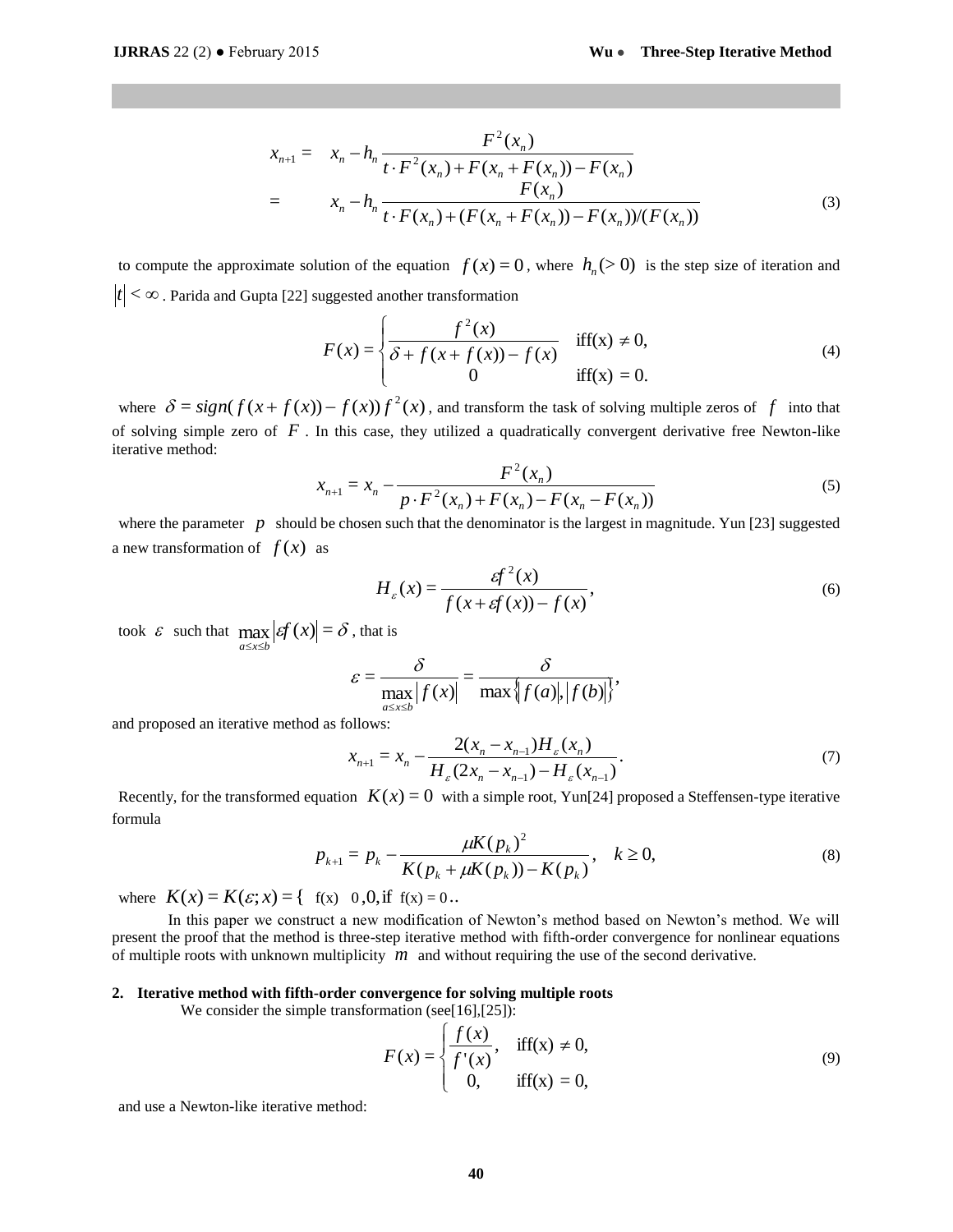$$
\begin{cases}\n y_n = x_n - \frac{F(x_n)}{F'(x_n)}, \\
z_n = y_n - \frac{F(y_n)}{F'(y_n)}, \\
x_{n+1} = z_n - \frac{F(z_n)}{F'(z_n)}.\n\end{cases}
$$
\n(10)

In order to avoid computing the first derivatives of function  $F(x_n)$ ,  $F(y_n)$  and  $F(z_n)$ , we approximate them as follows:

$$
F'(x_n) \approx \frac{F(x_n + F(x_n)) - F(x_n)}{F(x_n)} = g_1(x_n),
$$
\n(11)

$$
F'(y_n) \approx \frac{2(F(y_n) - F(x_n))}{y_n - x_n} - g_1(x_n) = g_2(x_n)
$$
 (12)

$$
F'(z_n) \approx F[z_n, y_n] + F[z_n, x_n, x_n](z_n - y_n)
$$
  
= 
$$
\frac{F(z_n) - F(x_n)}{z_n - y_n} + \frac{\frac{F(z_n) - F(x_n)}{z_n - x_n}}{z_n - x_n} - g_1(x_n)
$$
  
= 
$$
g_3(x_n)
$$
 (13)

(See [25-28] for the detail discussions of (11-13) respectively.) Substituting the approximations of  $F'(x_n)$  $F'(y_n)$  and  $F'(z_n)$  given by (11)-(13) in (10), we establish the following new iterative method:

$$
\begin{cases}\n y_n = x_n - \frac{F(x_n)}{g_1(x_n)}, \\
z_n = y_n - \frac{F(y_n)}{g_2(x_n)}, \\
x_{n+1} = z_n - \frac{F(z_n)}{g_3(x_n)}.\n\end{cases}
$$
\n(14)

We give the following convergence theorem for the proposed method (14) as follows.

**Theorem 1** Suppose that  $F \in C^1(D)$  ( $D \subseteq R \to R$ ) has a single root  $x^* \in D$ , where D is an open interval. If the initial point  $x_0$  is sufficiently close to  $x^*$ , the iterative method defined by (14) has fifth-order convergence. **Proof:** We assume that  $f(x)$  can be written as

$$
f(x) = (x - x^*)^m h(x),
$$
\n(15)

where  $x^*$  is a multiple root of (15) with multiplicity  $m$ ,  $h(x)$  is a continuous function with  $h(x^*) \neq 0$ . According to (15), we have

$$
f'(x) = m(x - x^*)^{m-1}h(x) + (x - x^*)^m h'(x).
$$
 (16)

Dividing (15) by (16), we get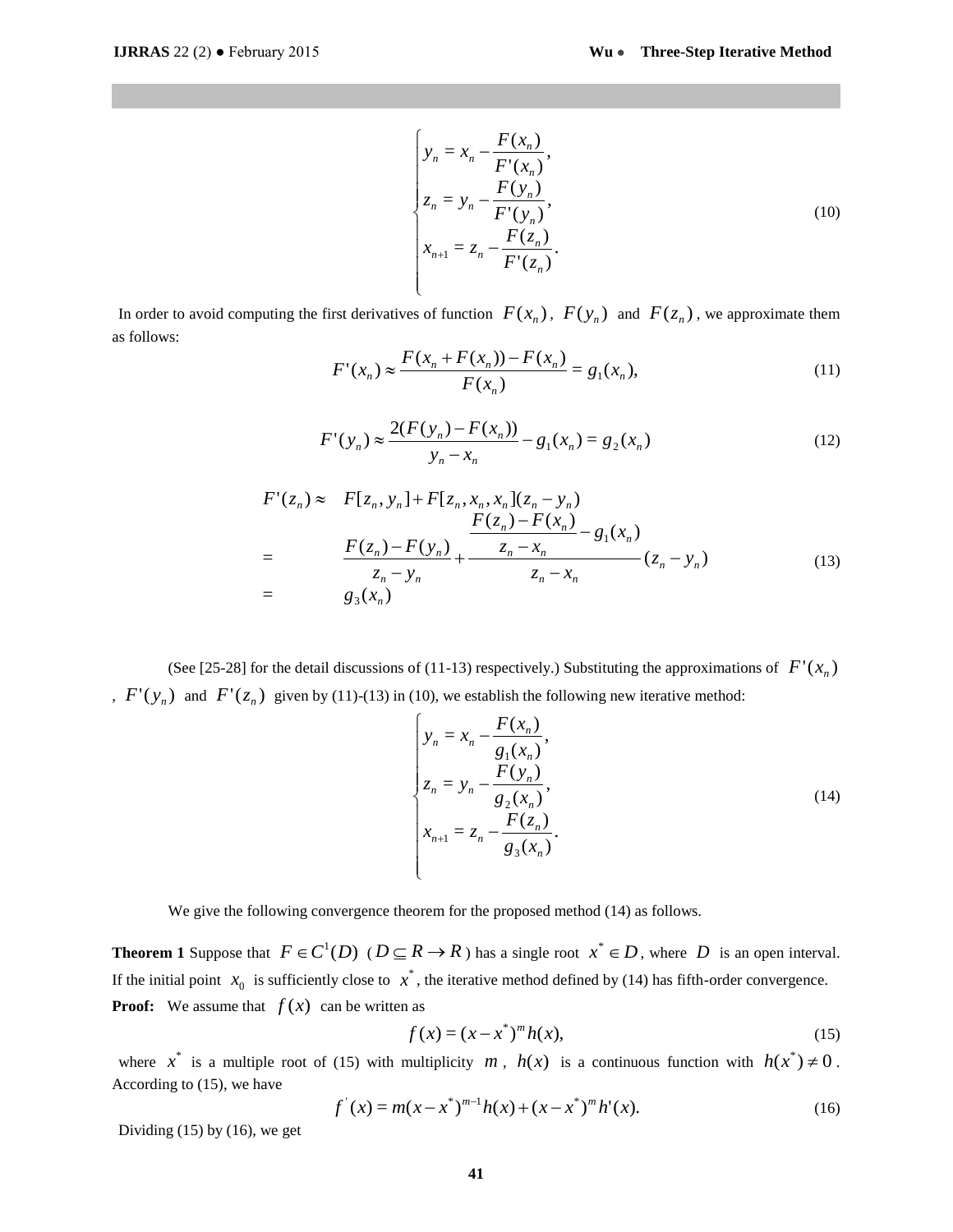$$
F(x) = \frac{f(x)}{f'(x)} = \frac{(x - x^*)h(x)}{mh(x) + (x - x^*)h'(x)}.
$$
\n(17)

From (17), we can see that the problem of computing multiple roots of  $f(x) = 0$  can be reduced to the equivalent problem of computing simple root  $x^*$  of  $F(x) = 0$ .

Using Taylor's expansion, we have

$$
h(x_n) = h(x^*)[1 + b_1 e_n + b_2 e_n^2 + b_3 e_n^3 + b_4 e_n^4 + b_5 e_n^5 + b_6 e_n^6 + o(e_n^7)]
$$
\n(18)

where  $b_k = \frac{h^{(k)}(k)}{1 + h^{(k)}}$ ,  $k = 1, 2, ...$  $!h(x^*)$  $=\frac{h^{(k)}(x^*)}{h!h(x^*)}$  $(k)$   $\sim$  \* *k*  $k!h(x)$  $b_k = \frac{h^{(k)}(x)}{1 + x}$ *k*  $e_k = \frac{h^{n-1}(x)}{h!h(x^{n})}, k = 1,2,...$ , and  $e_n = x_n - x^*$ .

By  $(18)$ , we obtain

$$
h'(x_n) = h(x^*)[b_1 + 2b_2e_n + 3b_3e_n^2 + 4b_4e_n^3 + 5b_5e_n^4 + 6b_6e_n^5 + o(e_n^6)].
$$
\n(19)

Substituting  $(18)-(19)$  into  $(17)$ , we get

$$
F(x_n) = \frac{e_n h(x_n)}{mh(x_n) + e_n h'(x_n)} = c_1 e_n + c_2 e_n^2 + c_3 e_n^3 + c_4 e_n^4 + c_5 e_n^5 + c_6 e_n^6 + o(e_n^7)
$$
(20)

where

$$
c_1 = \frac{1}{m}, \quad c_2 = -\frac{b_1}{m^2}, \quad c_3 = \frac{-2b_2m + b_1^2m + b_1^2}{m^3}
$$
(21)

$$
c_4 = \frac{3b_1b_2m^2 + 4b_1b_2m - 3b_3m^2 - b_1^3m^2 - 2b_1^3m - b_1^3}{m^4}
$$
 (22)

$$
c_5 = \frac{1}{m^5} (6b_1b_3m^2 + 4b_1b_3m^3 - 4b_4m^3 + 2b_2^2m^3 + 4b_2^2m^2 - 4b_2b_1^2m^3 -10b_2b_1^2m^2 - 6b_2b_1^2m + b_1^4m^3 + 3b_1^4m^2 + 3b_1^4m + b_1^4)
$$
\n(23)

$$
c_6 = \frac{1}{m^6} (8b_1b_4m^3 - b_1^5m^4 - 4b_1^5m^3 - 6b_1^5m^2 - 4b_1^5m - b_1^5 + 5b_1b_4m^4 - 5b_5m^4
$$
  
+12b\_2b\_3m^3 + 5b\_2b\_3m^4 - 14b\_1^2b\_3m^3 - 5b\_1^2b\_3m^4 - 9b\_1^2b\_3m^2 - 5b\_1b\_2^2m^4  
-16b\_1b\_2^2m^3 - 12b\_1b\_2^2m^2 + 5b\_1^3b\_2m^4 + 18b\_1^3b\_2m^3 + 21b\_1^3b\_2m^2 + 8b\_1^3b\_2m (24)

Substituting (20) into (11), we obtain

$$
g_1(x_n) = c_1 + c_2(2 + c_1)e_n + (3c_3 + 3c_1c_3 + c_1^2c_3 + c_2^2)e_n^2 + (4c_2c_3 + 2c_1c_2c_3 + 4c_4 + 6c_1c_4 + 4c_1^2c_4 + c_1^3c_4)e_n^3 + (5c_5 + 10c_1c_5 + 5c_1^3c_5 + 10c_1^2c_5 + 2c_3^2c_1 + c_2^2c_3 + 7c_2c_4 + c_1^4c_5 + 3c_3^2 + 3c_1^2c_2c_4 + 8c_1c_2c_4)e_n^4 + o(e_n^5)
$$
\n(25)

Substituting (20) and (25) into the first formula of (14), we have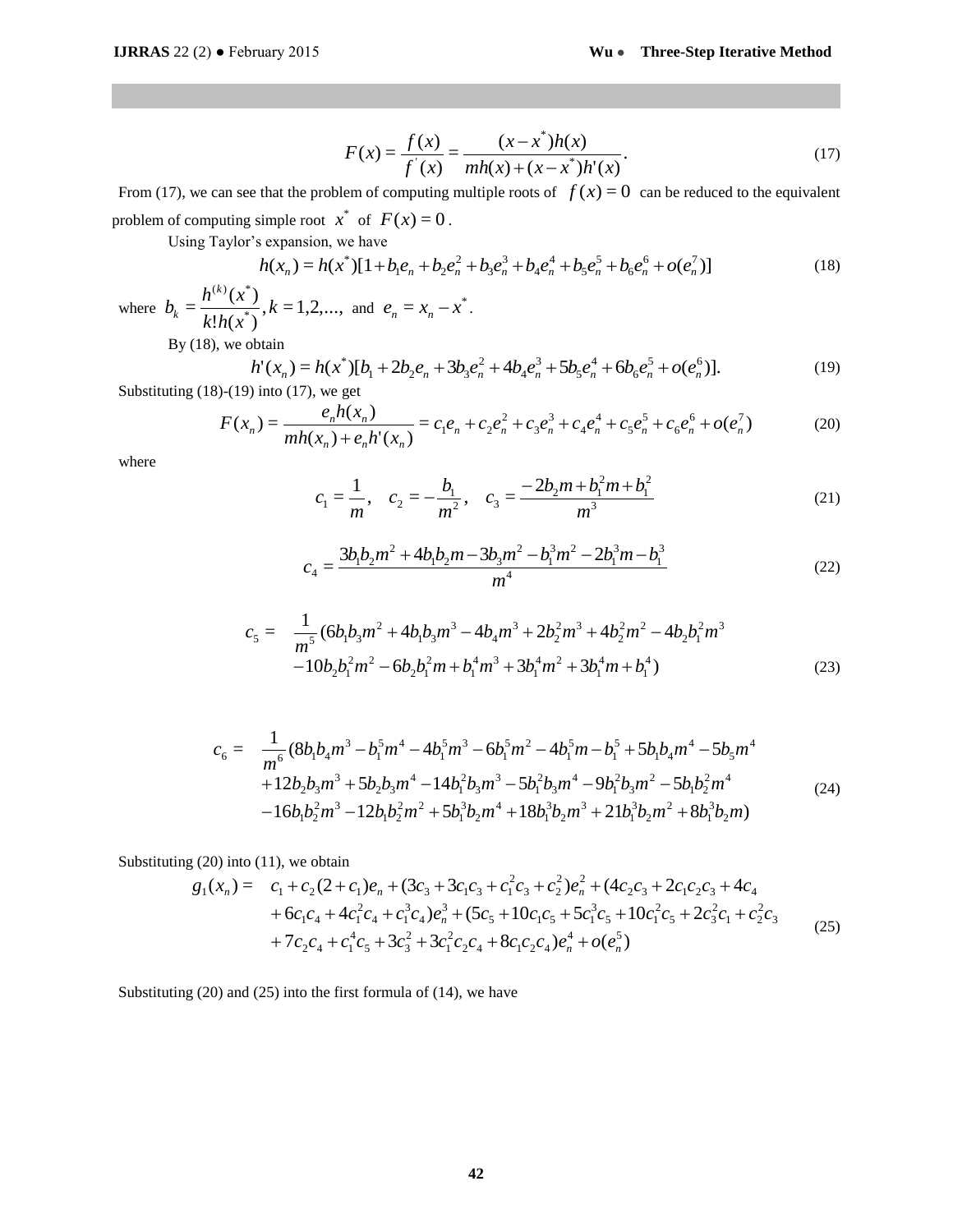$$
y_n = x^* + \frac{c_2(1+c_1)}{c_1}e_n^2 + \frac{1}{c_1^2}(-2c_2^2 + 2c_1c_3 + 3c_1^2c_3 + c_1^3c_3 - 2c_1c_2^2 - c_1^2c_2^2)e_n^3
$$
  
+ 
$$
\frac{1}{c_1^3}(3c_1^2c_4 + 6c_1^3c_4 + 4c_1^4c_4 + c_1^5c_4 + 5c_1c_2^3 + 3c_1^2c_2^3 + c_1^3c_2^3 + 4c_2^3 - 10c_1^2c_2c_3 - 7c_1^3c_2c_3 - 2c_1^4c_2c_3)e_n^4 + o(e_n^5)
$$
 (26)

With (26), we get

$$
F(y_n) = c_2(1+c_1)e_n^2 + \frac{1}{c_1}(-2c_2^2 + 2c_1c_3 + 3c_1^2c_3 + c_1^3c_3 - 2c_1c_2^2 - c_1^2c_2^2)e_n^3
$$
  
+ 
$$
\frac{1}{c_1^2}(3c_1^2c_4 + 6c_1^3c_4 + 4c_1^4c_4 + c_1^5c_4 + 7c_1c_2^3 + 4c_1^2c_2^3 + c_1^3c_2^3 + 5c_2^3 - 10c_1^2c_2c_3 \qquad (27)
$$
  
- 
$$
7c_1c_2c_3 - 7c_1^3c_2c_3 - 2c_1^4c_2c_3\big)e_n^4 + o(e_n^5)
$$

Thereby, with (20), (25-27), we obtain

$$
g_2(x_n) = c_1 - c_1c_2e_n - \frac{1}{c_1}(c_1c_3 + 3c_1^2c_3 + c_1^3c_3 - c_1c_2^2 - 2c_2^2)e_n^2
$$
  
\n
$$
- \frac{1}{c_1^2}(2c_1^2c_4 + 6c_1^3c_4 + 4c_1^4c_4 + c_1^5c_4 + 4c_1c_2^3 + 2c_1^2c_2^3 + 4c_2^3 - 4c_1^2c_2c_3 - 6c_1c_2c_3)e_n^3
$$
  
\n
$$
- \frac{1}{c_1^3}(10c_1^4c_5 - 3c_1^3c_3^2 + 3c_1^3c_5 - 4c_1^2c_3^2 - 8c_2^4 + c_2c_4c_1^5 + 20c_2^2c_1^2c_3 + 15c_3c_1^3c_2^2
$$
  
\n
$$
+ 16c_1c_2^2c_3 + 4c_1^4c_2^2c_3 + 10c_5c_1^5 + 5c_5c_1^6 + c_5c_1^7 - 10c_1c_2^4 - 6c_1^2c_2^4 - 2c_2^4c_1^3
$$
  
\n
$$
- 7c_2c_4c_1^3 - 8c_2c_4c_1^2e_n^4 + o(e_n^5)
$$

$$
z_{n} = x^{*} - \frac{c_{2}^{2}(1+c_{1})}{c_{1}} e_{n}^{3} - \frac{c_{2}}{c_{1}^{3}} (-3c_{2}^{2}c_{1} - 2c_{2}^{2}c_{1}^{2} - c_{2}^{2} + 6c_{3}c_{1}^{2} + c_{3}c_{1} + 7c_{3}c_{1}^{3} + 2c_{1}^{4}c_{3})e_{n}^{4}
$$
  

$$
- \frac{1}{c_{1}^{4}} (9c_{3}^{2}c_{1}^{3} + 2c_{3}^{2}c_{1}^{2} + 4c_{2}^{2} + 16c_{1}^{4}c_{2}c_{4} + 2c_{1}^{6}c_{2}c_{4} + 9c_{2}c_{4}c_{1}^{5} - 21c_{1}^{2}c_{2}^{2}c_{3} - 10c_{1}^{3}c_{2}^{2}c_{3} - 8c_{1}c_{2}^{2}c_{3} (29)
$$
  

$$
+ 7c_{1}c_{2}^{4} + 3c_{1}^{2}c_{2}^{4} + 2c_{1}^{3}c_{2}^{4} + 11c_{2}c_{4}c_{1}^{3} + 2c_{2}c_{4}c_{1}^{2} + 12c_{1}^{4}c_{3}^{2} + 6c_{1}^{5}c_{3}^{2} + c_{1}^{6}c_{3}^{2} + c_{1}^{4}c_{2}^{4})e_{n}^{5} + o(e_{n}^{6})
$$

(28)

It is similar to (27), we have

From (26-28), it follows that

$$
F(z_n) = -c_2^2 (1 + c_1) e_n^3 - \frac{c_2}{c_1^2} (-3c_2^2 c_1 - c_2^2 c_1^2 - c_2^2 + 6c_1^2 c_3 + c_3 c_1 + 7c_3 c_1^3 + 2c_3 c_1^4) e_n^4 + o(e_n^5)
$$
\n(30)

Moreover, substituting (20), (25), (26), (27), (29), (30) into (13), we get

$$
g_3(x_n) = c_1 - c_2^2 (1 + c_1) e_n^2 - \frac{c_2}{c_1} (2c_3 c_1^3 + 7c_3 c_1^2 + 7c_3 c_1 + 2c_2^2 c_1 + c_2^2 + 2c_3) e_n^e + o(e_n^4)
$$
 (31)

Substituting (29-31) into the third formula of (14), we get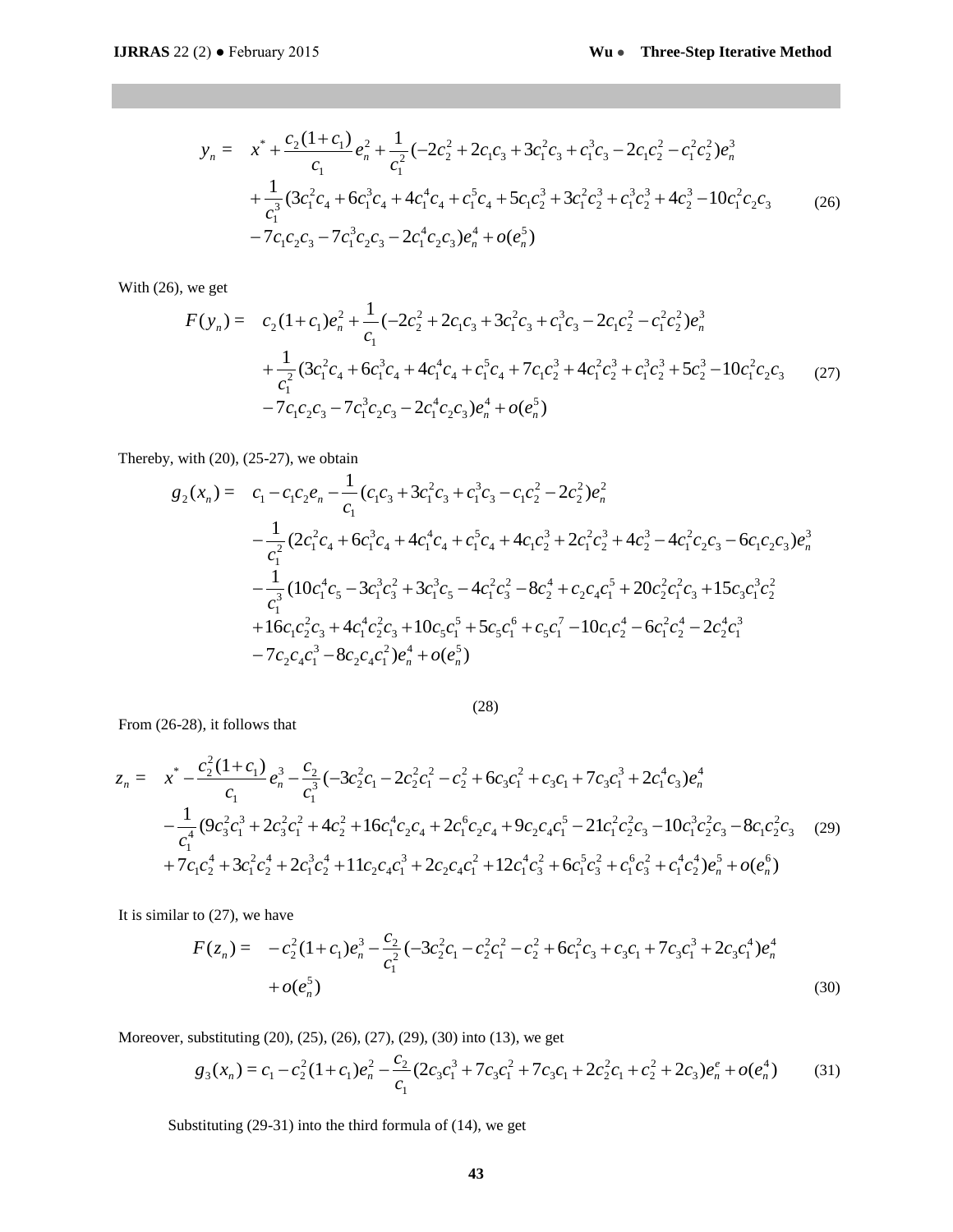$$
x_{n+1} = z_n - \frac{F(z_n)}{g_3(x_n)} = x^* + \frac{(1+2c_1+c_1^2)c_2^4}{c_1^2}e_n^5 + o(e_n^6)
$$
 (32)

which just means that the iterative method defined by (14) has fifth-order convergence. The proof is completed.

We further consider how to find the multiplicity of the root  $x^*$  in the iterative method. If  $x_n$  is the nth iteration computed by an iterative method applied to  $f$ , then from (9), we have

$$
f_n \approx \frac{(x_n - x^*)h(x_n)}{mh(x_n) + (x_n - x^*)h'(x_n)} = \frac{\varepsilon_n h(x_n)}{mh(x_n) + \varepsilon_n h'(x_n)},
$$

where  $f_n = f(x_n)$ . Because  $\varepsilon_n$  is small, we get  $f_n \approx \frac{c_n}{m}$  $f_n \approx \frac{c_n}{n}$  $\approx \frac{\varepsilon_n}{m}$ . Similarly, we can compute that  $f_{n+1} \approx \frac{\varepsilon_{n+1}}{m}$  $f_{n+1} \approx \frac{\mathcal{E}_{n+1}}{n+1}$ .

Furthermore  $\varepsilon_{n+1} - \varepsilon_n = x_{n+1} - x_n$ . Consequently, when the iteration becomes closer to the root  $x^*$ , we can estimate its multiplicity by computing

$$
m \approx \frac{x_{n+1} - x_n}{f_{n+1} - f_n}.
$$

In the practical computing root  $\vec{x}$  process, some iteration number is no more than two by using (14). According to this case, we compute the root  $x^*$  by using (14), then we select the initial value near the root  $x^*$ , and we use Newton iterative method to compute the multiplicity. From Table 1, we can know that Newton iterative method's the iteration number is enough to ensure computing the correct multiplicity. Therefore, *m* is approximately the reciprocal of the divided difference of  $f$  for successive iteration  $x_n$  and  $x_{n+1}$ . It may be computed, and displayed at each step along with the current iteration(see[17],[22]).

#### **3. Numerical results**

We employ the proposed modification of Newton's method with three-step  $(14)(MNM)$  to solve some nonlinear equations and compare them with King's method [17] (KM, (4),(13)), the high-order convergence iteration methods without employing derivatives given in  $[18](WFM, (6))$ , the improved method for finding multiple roots and it;<sup> $-$ </sup>s multiplicity of nonlinear equations given in  $[22](PGM<sub>1</sub>((6),(11)))$ , the derivative free iterative method for finding multiple roots of nonlinear equations given in  $[23](YM,((7),(10)))$ , transformation methods for finding multiple roots of nonlinear equations  $[24](YM<sub>1</sub>(10)<sub>1</sub>(12))$ , as well as Newton's first order method(NM). Displayed in Table 1 are the number of iterations required such that  $| f(x_n) |$ < 1.*E* - 17,  $|x_n - x^*|$  < 1.*E* - 17. All the computations were done by using Visual C++ 6.0. Since King's method and Yun's method require two starting values, we have used  $x_1 = x_0 - 0.1$ . We used the following test functions and obtained the approximate zeros  $x^*$  round up to the 17th decimal place:

$$
x_{n+1} = z_n - \frac{x_1 x_{n+1}}{g_3(x_n)} = x^* + \frac{(x_1 + x_{n+1} + x_{n+1} + x_{n+2}}{c_1^2} e_n^* + o(e_n^6)
$$
  
that the iterative method defined by (14) has fifth-order convergence. The proof is  
or consider how to find the multiplicity of the root  $x^*$  in the iterative method.  
by an iterative method applied to  $f$ , then from (9), we have  

$$
f_n \approx \frac{(x_n - x^*)h(x_n)}{mh(x_n) + (x_n - x^*)h'(x_n)} = \frac{\varepsilon_n h(x_n)}{mh(x_n) + \varepsilon_n h'(x_n)},
$$
  
.) Because  $\varepsilon_n$  is small, we get  $f_n \approx \frac{\varepsilon_n}{m}$ . Similarly, we can compute that  
 $-\varepsilon_n = x_{n+1} - x_n$ . Consequently, when the iteration becomes closer to the re-  
ticity by computing  
 $m \approx \frac{x_{n+1} - x_n}{f_{n+1} - f_n}$ .  
muting root  $x^*$  process, some iteration number is no more than two by using (1  
atte the root  $x^*$  by using (14), then we select the initial value near the root  $x^*$ , and  
compute the multiplicity. From Table 1, we can know that Newton iterative method  
to ensure computing the correct multiplicity. Therefore,  $m$  is approximately the  
of  $f$  for successive iteration  $x_n$  and  $x_{n+1}$ . It may be computed, and displayed  
andification of Newton's method [17] (KM, (4), (13)), the high-order convergence the  
order with King's method [17] (KM, (4), (13)), the solution for finding multiple  
space them with King's method [17] (KM, (4), (13)), the distribution of the  
dequation's given in [22](PM, ((0), (11))), and is defined from the body for finding multiple  
linear equations given in [22](PM, (10), (10)), and from the other order of  
of the  $f$  of the  $f$  of  $f$  is the  $f$  of  $f$  of  $f$  of  $f$  of  $f$  of  $f$  of  $f$  of  $f$  of  $f$  of  $f$  of  $f$  of  $f$  of  $f$  of  $f$  of  $f$  of  $f$  of  $f$  of  $f$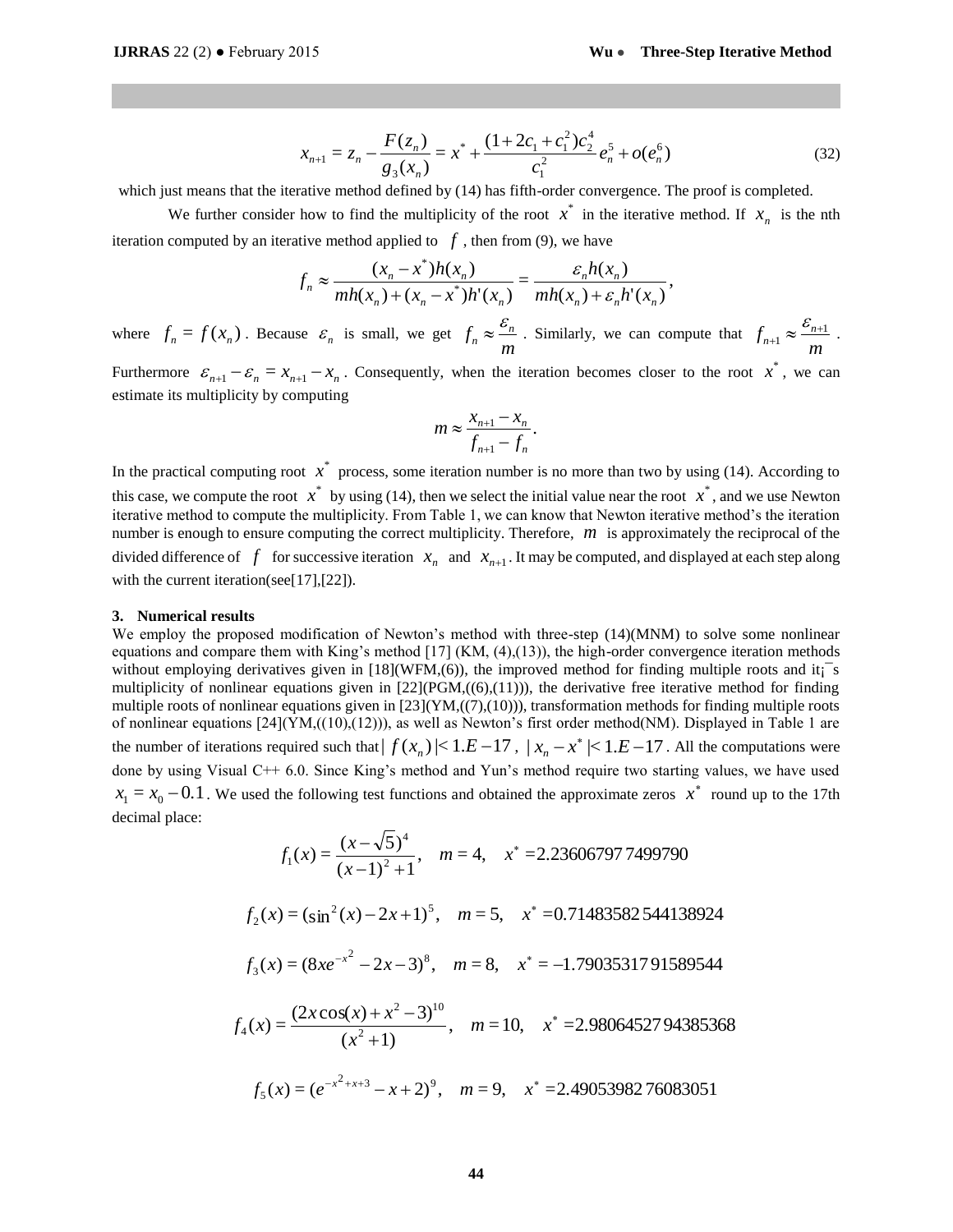| $f_6(x) = (e^{-x} + 2\sin(x))^4$ , $m = 4$ , $x^* = 3.1627488709263654$ |                                                                                                                                                                                                                                                                                                                                                                                                                                                                                              |                                          |                                                                                                |                        |                               |                                 |  |  |  |
|-------------------------------------------------------------------------|----------------------------------------------------------------------------------------------------------------------------------------------------------------------------------------------------------------------------------------------------------------------------------------------------------------------------------------------------------------------------------------------------------------------------------------------------------------------------------------------|------------------------------------------|------------------------------------------------------------------------------------------------|------------------------|-------------------------------|---------------------------------|--|--|--|
|                                                                         |                                                                                                                                                                                                                                                                                                                                                                                                                                                                                              |                                          | $f_7(x) = (\ln(x^2 + 3x + 5) - 2x + 7)^8$ , $m = 8$ , $x^* = 5.4690123359101421$               |                        |                               |                                 |  |  |  |
|                                                                         |                                                                                                                                                                                                                                                                                                                                                                                                                                                                                              |                                          | $f_s(x) = (\sqrt{x^2 + 2x + 5} - 2\sin(x) - x^2 + 3)^5$ , $m = 5$ , $x^* = 2.3319676558839640$ |                        |                               |                                 |  |  |  |
|                                                                         |                                                                                                                                                                                                                                                                                                                                                                                                                                                                                              |                                          |                                                                                                |                        |                               |                                 |  |  |  |
|                                                                         |                                                                                                                                                                                                                                                                                                                                                                                                                                                                                              |                                          |                                                                                                |                        |                               |                                 |  |  |  |
|                                                                         |                                                                                                                                                                                                                                                                                                                                                                                                                                                                                              |                                          |                                                                                                |                        |                               |                                 |  |  |  |
|                                                                         |                                                                                                                                                                                                                                                                                                                                                                                                                                                                                              |                                          | $f_{11}(x) = (\sqrt{x} - \frac{1}{x} - 1)^7$ , $m = 7$ , $x^* = 2.147899035704787$             |                        |                               |                                 |  |  |  |
|                                                                         |                                                                                                                                                                                                                                                                                                                                                                                                                                                                                              |                                          | $f_{12}(x) = (\ln(x) + \sqrt{x} - 5)^3$ , $m = 3$ , $x^* = 8.309432694231572$                  |                        |                               |                                 |  |  |  |
|                                                                         |                                                                                                                                                                                                                                                                                                                                                                                                                                                                                              |                                          | $f_{13}(x) = (\sin(x) \cdot \cos(x) - x^3 + 1)^9$ , $m = 9$ , $x^* = 1.117078770687451$        |                        |                               |                                 |  |  |  |
|                                                                         | $f_{14}(x) = ((x-3) \exp(x))^{5}$ , $m = 5$ , $x^* = 3.0000000000000000$                                                                                                                                                                                                                                                                                                                                                                                                                     |                                          |                                                                                                |                        |                               |                                 |  |  |  |
|                                                                         | $f_{15}(x) = (\ln(x) + \sqrt{x^4 + 1} - 2)^7$ , $m = 7$ , $x^* = 1.222813963628973$<br>we used NC in Table 1 to mean that the method does not convergence to the root. And these method<br>to root by using closer initial values. The computational results in Table 1 demonstrate that our<br>nethod (MNM) requires less number of iterations than those of KM, WFM, PGM, YM, and NM. T<br>icant and applicable and can compete with other existing methods. Table 1 Comparison of various |                                          |                                                                                                |                        |                               |                                 |  |  |  |
| eters                                                                   | <b>MNM</b>                                                                                                                                                                                                                                                                                                                                                                                                                                                                                   | KM[17]                                   | <b>WFM[18]</b>                                                                                 | PGM[22]                | YM[23]                        | YM[24]                          |  |  |  |
|                                                                         | 2                                                                                                                                                                                                                                                                                                                                                                                                                                                                                            | 6                                        | $p=1$<br>7                                                                                     | $p=1$<br>6             | $\varepsilon = 10^{-8}$<br>NC | $\varepsilon = 10^{-8}$<br>$NC$ |  |  |  |
| 4.30                                                                    | 4                                                                                                                                                                                                                                                                                                                                                                                                                                                                                            |                                          |                                                                                                |                        | NC                            | <b>NC</b>                       |  |  |  |
| 4.50                                                                    | $\overline{2}$                                                                                                                                                                                                                                                                                                                                                                                                                                                                               | N <sub>C</sub><br>$\overline{\text{NC}}$ | NC<br>$\rm NC$                                                                                 | <b>NC</b><br>$\rm NC$  | $\rm NC$                      | $\overline{\text{NC}}$          |  |  |  |
| 5.00                                                                    |                                                                                                                                                                                                                                                                                                                                                                                                                                                                                              |                                          |                                                                                                |                        |                               |                                 |  |  |  |
| 4.90                                                                    | 3                                                                                                                                                                                                                                                                                                                                                                                                                                                                                            | $\rm NC$                                 | $\rm NC$                                                                                       | NC                     | NC                            | $\rm NC$                        |  |  |  |
| 6.50                                                                    | 3                                                                                                                                                                                                                                                                                                                                                                                                                                                                                            | NC                                       | NC                                                                                             | NC                     | NC                            | NC                              |  |  |  |
| 3.80                                                                    | $\overline{2}$                                                                                                                                                                                                                                                                                                                                                                                                                                                                               | $\overline{\text{NC}}$                   | $\overline{\text{NC}}$                                                                         | $\overline{3}$         | $\overline{\text{NC}}$        | NC                              |  |  |  |
| 8.30                                                                    | $\overline{2}$                                                                                                                                                                                                                                                                                                                                                                                                                                                                               | $\rm NC$                                 | $\overline{NC}$                                                                                | NC                     | $\overline{\text{NC}}$        | $\rm NC$                        |  |  |  |
| 5.50                                                                    | $\overline{2}$                                                                                                                                                                                                                                                                                                                                                                                                                                                                               | $\overline{\text{NC}}$                   | $\overline{\text{NC}}$                                                                         | $\overline{\text{NC}}$ | $\overline{\text{NC}}$        | $\overline{\text{NC}}$          |  |  |  |
| 3.50                                                                    | $\overline{2}$                                                                                                                                                                                                                                                                                                                                                                                                                                                                               | $\overline{5}$                           | $\overline{6}$                                                                                 | $\overline{5}$         | $\overline{4}$                | $\overline{4}$                  |  |  |  |
| $= 3.10$                                                                | 2                                                                                                                                                                                                                                                                                                                                                                                                                                                                                            | 6                                        | $\overline{4}$                                                                                 | 20                     | $\rm NC$                      | 3                               |  |  |  |
| 4.50                                                                    | $\boldsymbol{2}$                                                                                                                                                                                                                                                                                                                                                                                                                                                                             | $\overline{4}$                           | $\rm NC$                                                                                       | NC                     | $\rm NC$                      | $\sqrt{2}$                      |  |  |  |
| $= 12.0$                                                                | $\overline{c}$                                                                                                                                                                                                                                                                                                                                                                                                                                                                               | $\overline{4}$                           | $\overline{9}$                                                                                 | $\overline{8}$         | NC                            | $\rm NC$                        |  |  |  |
|                                                                         |                                                                                                                                                                                                                                                                                                                                                                                                                                                                                              |                                          | 45                                                                                             |                        |                               |                                 |  |  |  |

Note that we used NC in Table 1 to mean that the method does not convergence to the root. And these methods can converge to root by using closer initial values. The computational results in Table 1 demonstrate that our proposed iterative method (MNM) requires less number of iterations than those of KM, WFM, PGM, YM, and NM. Therefore, it is significant and applicable and can compete with other existing methods. Table 1 Comparison of various iterative methods

| f(x)                    | <b>MNM</b>     | KM[17]         | <b>WFM[18]</b> | PGM[22] | YM[23]                  | YM[24]                  | $\rm{NM}$ |
|-------------------------|----------------|----------------|----------------|---------|-------------------------|-------------------------|-----------|
| Parameters              |                |                | $p=1$          | $p=1$   | $\varepsilon = 10^{-8}$ | $\varepsilon = 10^{-8}$ |           |
| $f_1, x_0 = 4.30$       | $\overline{2}$ | 6              | 7              | 6       | NC                      | NC                      | 122       |
| $f_2, x_0 = 4.50$       | $\overline{4}$ | NC             | NC             | NC      | NC                      | NC                      | 168       |
| $f_3, x_0 = 5.00$       | $\overline{2}$ | NC             | NC             | NC      | NC                      | NC                      | 400       |
| $f_4, x_0 = 4.90$       | 3              | NC             | <b>NC</b>      | NC      | NC                      | NC                      | 339       |
| $f_5, x_0 = 6.50$       | 3              | NC             | NC             | NC      | NC                      | NC                      | 290       |
| $f_6$ , $x_0$ = 3.80    | $\overline{2}$ | NC             | NC             | 3       | NC                      | NC                      | 119       |
| $f_7$ , $x_0$ = 8.30    | $\overline{2}$ | NC             | <b>NC</b>      | NC      | NC                      | NC                      | 257       |
| $f_8, x_0 = 5.50$       | $\overline{2}$ | NC             | NC             | NC      | $\rm NC$                | NC                      | 164       |
| $f_9, x_0 = 3.50$       | $\overline{2}$ | 5              | 6              | 5       | $\overline{4}$          | $\overline{4}$          | 121       |
| $f_{10}$ , $x_0 = 3.10$ | $\overline{2}$ | 6              | $\overline{4}$ | 20      | NC                      | 3                       | 86        |
| $f_{11}$ , $x_0$ = 4.50 | $\overline{2}$ | $\overline{4}$ | <b>NC</b>      | NC      | NC                      | 2                       | 224       |
| $ f_{12}, x_0 = 12.0 $  | $\overline{2}$ | 4              | 9              | 8       | NC                      | NC                      | 87        |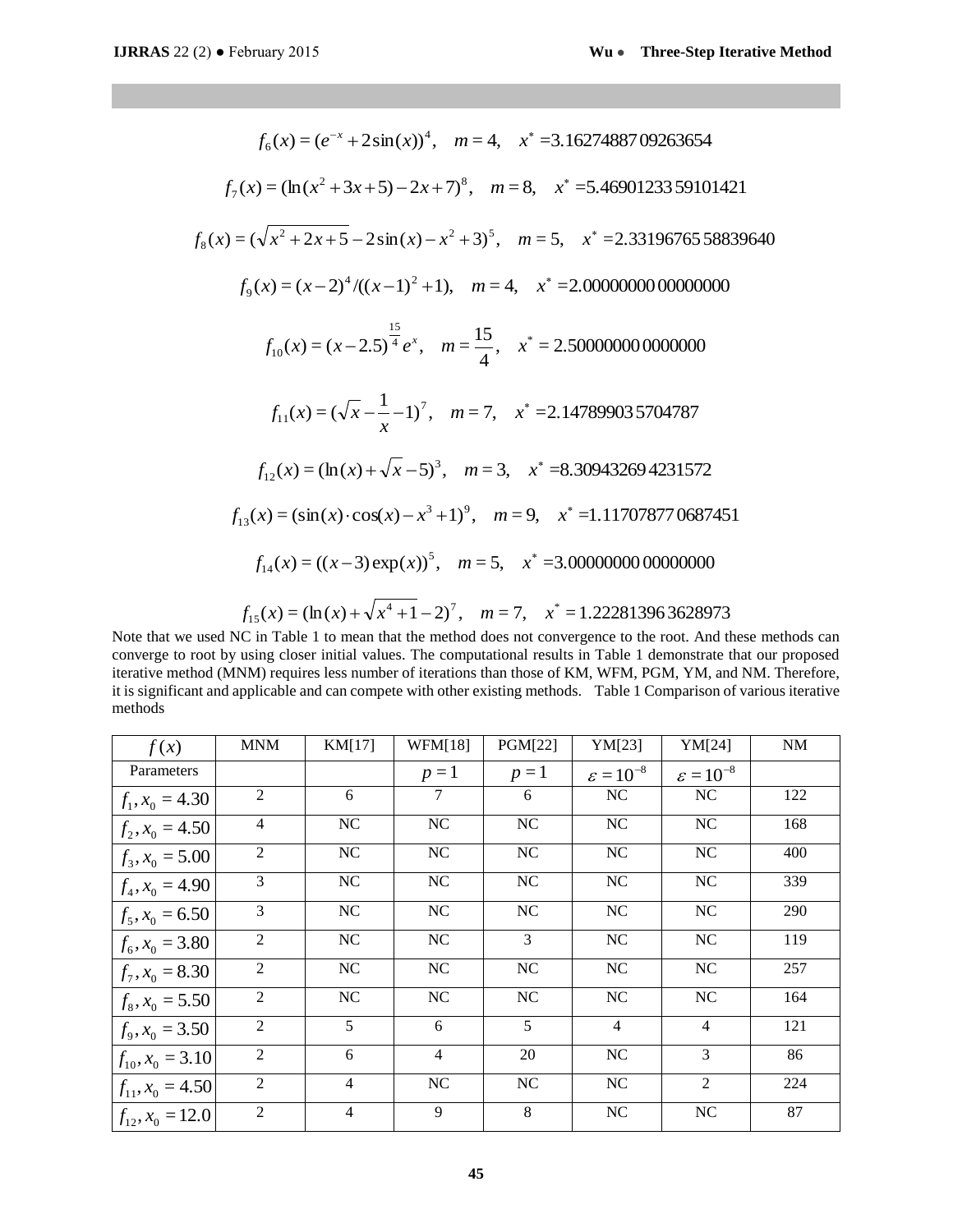| $ f_{13}, x_0 = 2.20 $  | NC | NC | NC | NC | NC | 300 |
|-------------------------|----|----|----|----|----|-----|
| $ f_{14}, x_0 = 7.00 $  | NC | NC | NC | NC | NC | 182 |
| $f_{15}$ , $x_0 = 6.00$ | NC | NC | NC | NC | NC | 244 |

## **4. Efficiency of iterative methods**

In the following we compare the efficiency of methods mentioned in Section 1. We consider the definition of 1

efficiency index [29-31] as EFF =  $r^{\theta}$  $r^{\theta}$ , where r is the order of the method and  $\theta$  is number of function (and derivatives) evaluations per iteration required by the method. These results are presented in table 2. In table 2, we listed the methods according to decreasing order of efficiency index, and multiplicity  $m$  of roots with all methods under the row of King's method (including King's method) are unknown. For unknown multiplicity  $m$ , our new method comes second, next to King's method. Table 2 Comparison the efficiency of various iterative methods

| $f_{13}, x_0 = 2.20$ | 3                                                                                                                                                                                                                                                                                                                                                                                                                                                                                                                                                                   | NC                   | NC             | NC       | NC                      | NC                     |  |
|----------------------|---------------------------------------------------------------------------------------------------------------------------------------------------------------------------------------------------------------------------------------------------------------------------------------------------------------------------------------------------------------------------------------------------------------------------------------------------------------------------------------------------------------------------------------------------------------------|----------------------|----------------|----------|-------------------------|------------------------|--|
| $f_{14}, x_0 = 7.00$ | $\overline{3}$                                                                                                                                                                                                                                                                                                                                                                                                                                                                                                                                                      | $\rm NC$             | $\rm NC$       | $\rm NC$ | $\rm NC$                | $\overline{\text{NC}}$ |  |
| $f_{15}, x_0 = 6.00$ | 3                                                                                                                                                                                                                                                                                                                                                                                                                                                                                                                                                                   | NC                   | NC             | NC       | NC                      | $\rm NC$               |  |
|                      | . Efficiency of iterative methods<br>in the following we compare the efficiency of methods mentioned in Section 1. We consider the de                                                                                                                                                                                                                                                                                                                                                                                                                               |                      |                |          |                         |                        |  |
|                      | fficiency index [29-31] as EFF = $r^{\overline{\theta}}$ , where r is the order of the method and $\theta$ is number of fur<br>erivatives) evaluations per iteration required by the method. These results are presented in table 2. In t<br>sted the methods according to decreasing order of efficiency index, and multiplicity $m$ of roots with a<br>nder the row of King's method (including King's method) are unknown. For unknown multiplicity $n$<br>nethod comes second, next to King's method. Table 2 Comparison the efficiency of various iterative me |                      |                |          |                         |                        |  |
|                      | Method                                                                                                                                                                                                                                                                                                                                                                                                                                                                                                                                                              | Reference            | r              |          | $\theta$                | EFF                    |  |
|                      | Neta                                                                                                                                                                                                                                                                                                                                                                                                                                                                                                                                                                | $[8](49) m \neq 3$   | 2.732          |          | $\overline{2}$          | 1.653                  |  |
|                      | Neta                                                                                                                                                                                                                                                                                                                                                                                                                                                                                                                                                                | [8](51)              | 2.732          |          | $\overline{c}$          | 1.653                  |  |
|                      | Neta and<br>Johnson                                                                                                                                                                                                                                                                                                                                                                                                                                                                                                                                                 | $[10]$ $m = 2$       | $\overline{4}$ |          | $\overline{3}$          | 1.587                  |  |
|                      | Neta                                                                                                                                                                                                                                                                                                                                                                                                                                                                                                                                                                | [8](39)              | 3              |          | 3                       | 1.442                  |  |
|                      | Neta                                                                                                                                                                                                                                                                                                                                                                                                                                                                                                                                                                | $[8](29) m \neq 3$   | 3              |          | 3                       | 1.442                  |  |
|                      | Chun and<br>Neta                                                                                                                                                                                                                                                                                                                                                                                                                                                                                                                                                    | [7](22)              | 3              |          | $\overline{\mathbf{3}}$ | 1.442                  |  |
|                      | Chun, Bae,<br>and Neta                                                                                                                                                                                                                                                                                                                                                                                                                                                                                                                                              | $[9](\overline{14})$ | 3              |          | $\overline{3}$          | 1.442                  |  |
|                      | Victory and<br>Neta                                                                                                                                                                                                                                                                                                                                                                                                                                                                                                                                                 | [4](3)               | 3              |          | 3                       | 1.442                  |  |
|                      | Hansen and<br>Patrick                                                                                                                                                                                                                                                                                                                                                                                                                                                                                                                                               | 3<br>[2](8.1)        |                |          | 3                       | 1.442                  |  |
|                      | Halley                                                                                                                                                                                                                                                                                                                                                                                                                                                                                                                                                              | $[12]$               | $\mathfrak{Z}$ |          | $\mathfrak 3$           | 1.442                  |  |
|                      | Laguerre                                                                                                                                                                                                                                                                                                                                                                                                                                                                                                                                                            | $[13]$               | 3              |          | 3                       | 1.442                  |  |
|                      | Dong                                                                                                                                                                                                                                                                                                                                                                                                                                                                                                                                                                | $[14](7)$ , (8)      | 3              |          | 3                       | 1.442                  |  |
|                      | Dong                                                                                                                                                                                                                                                                                                                                                                                                                                                                                                                                                                | $[5](9)$ , (10)      | $\overline{3}$ |          | $\overline{3}$          | 1.442                  |  |
|                      | Osada                                                                                                                                                                                                                                                                                                                                                                                                                                                                                                                                                               | [6]                  | $\overline{3}$ |          | $\overline{3}$          | 1.442                  |  |
|                      | E.Schröder                                                                                                                                                                                                                                                                                                                                                                                                                                                                                                                                                          | [1]                  | $\mathbf{2}$   |          | $\overline{2}$          | 1.414                  |  |
|                      | Neta and<br>Johnson                                                                                                                                                                                                                                                                                                                                                                                                                                                                                                                                                 | $[10]$ $m \neq 2$    | $\overline{4}$ |          | $\overline{4}$          | 1.414                  |  |
|                      | Neta                                                                                                                                                                                                                                                                                                                                                                                                                                                                                                                                                                | $[11]$               | 4              |          | $\overline{4}$          | 1.414                  |  |
|                      | Neta                                                                                                                                                                                                                                                                                                                                                                                                                                                                                                                                                                | $[8](32) m = 3$      | $\overline{2}$ |          | $\overline{3}$          | 1.259                  |  |
|                      | Werner                                                                                                                                                                                                                                                                                                                                                                                                                                                                                                                                                              | $[15](16) m = 2$     | 1.5            |          | $\mathfrak{Z}$          | 1.145                  |  |
|                      | King                                                                                                                                                                                                                                                                                                                                                                                                                                                                                                                                                                | $[17]$               | 1.618          |          | $\overline{2}$          | 1.272                  |  |
|                      | Our method                                                                                                                                                                                                                                                                                                                                                                                                                                                                                                                                                          | This paper           | $\overline{5}$ |          | $\overline{8}$          | 1.223                  |  |
|                      | Xinyuan Wu                                                                                                                                                                                                                                                                                                                                                                                                                                                                                                                                                          | $[18]$               | $\overline{2}$ |          | $\overline{4}$          | 1.190                  |  |
|                      |                                                                                                                                                                                                                                                                                                                                                                                                                                                                                                                                                                     |                      | 46             |          |                         |                        |  |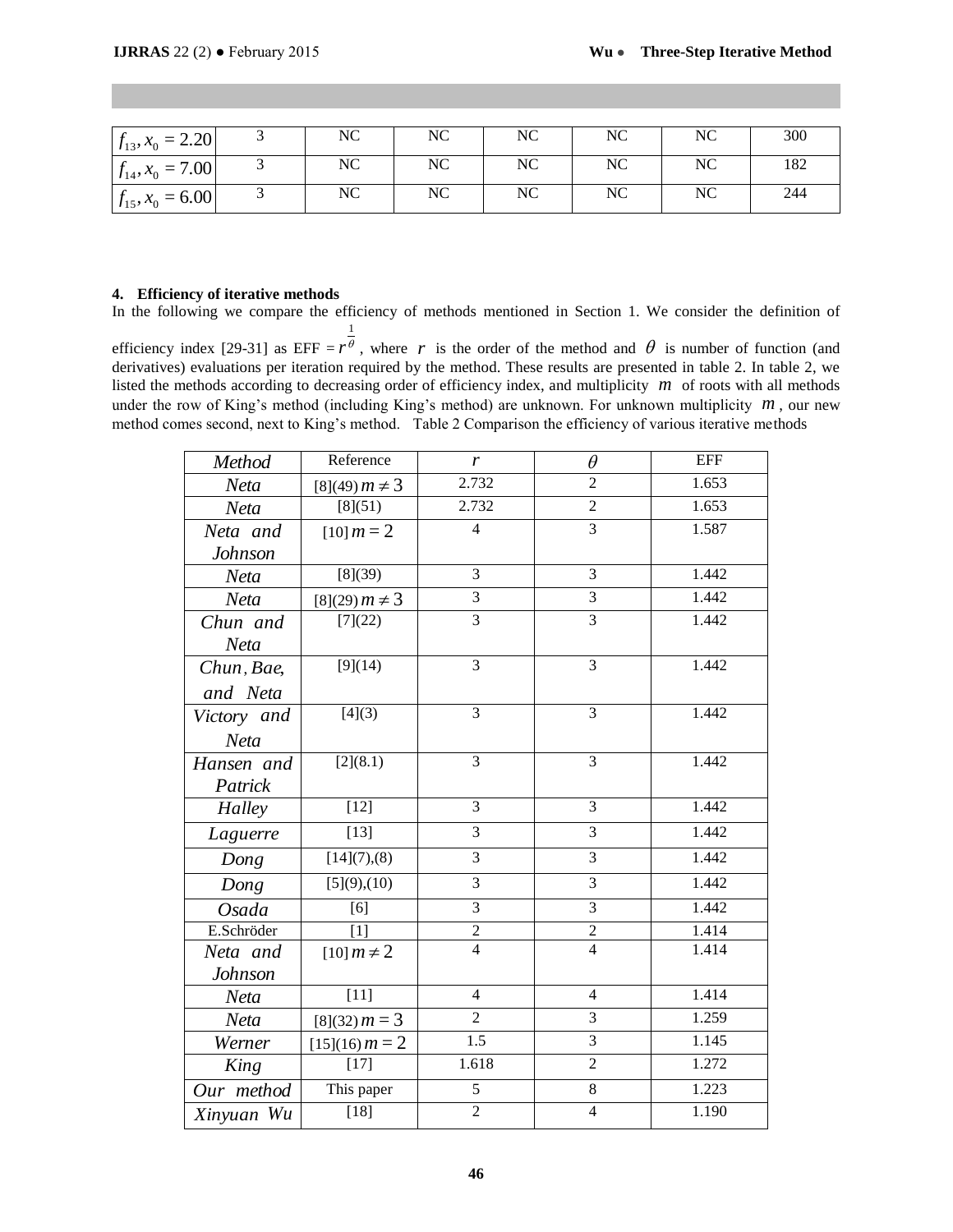| Xinyuan Wu                                                                                                                                                                                                                                                                                                                                                                                                                                                                                                                                                                                                                                                                                                                                                                                                                                                                                                                                                                                                                                                                                                                                                                                                                                                                                                                                                                                                                                                                                                                                                                                                                                                                                                                                                                                                                                                                                                                                                                                                                                                                                                                                                                                                                                                                                                                                                                                                                                    | $[19]$ | 2              | 4              | 1.190 |  |  |  |  |  |
|-----------------------------------------------------------------------------------------------------------------------------------------------------------------------------------------------------------------------------------------------------------------------------------------------------------------------------------------------------------------------------------------------------------------------------------------------------------------------------------------------------------------------------------------------------------------------------------------------------------------------------------------------------------------------------------------------------------------------------------------------------------------------------------------------------------------------------------------------------------------------------------------------------------------------------------------------------------------------------------------------------------------------------------------------------------------------------------------------------------------------------------------------------------------------------------------------------------------------------------------------------------------------------------------------------------------------------------------------------------------------------------------------------------------------------------------------------------------------------------------------------------------------------------------------------------------------------------------------------------------------------------------------------------------------------------------------------------------------------------------------------------------------------------------------------------------------------------------------------------------------------------------------------------------------------------------------------------------------------------------------------------------------------------------------------------------------------------------------------------------------------------------------------------------------------------------------------------------------------------------------------------------------------------------------------------------------------------------------------------------------------------------------------------------------------------------------|--------|----------------|----------------|-------|--|--|--|--|--|
| P.K.Parida                                                                                                                                                                                                                                                                                                                                                                                                                                                                                                                                                                                                                                                                                                                                                                                                                                                                                                                                                                                                                                                                                                                                                                                                                                                                                                                                                                                                                                                                                                                                                                                                                                                                                                                                                                                                                                                                                                                                                                                                                                                                                                                                                                                                                                                                                                                                                                                                                                    | $[22]$ | $\mathbf{2}$   | 4              | 1.190 |  |  |  |  |  |
| Beong In                                                                                                                                                                                                                                                                                                                                                                                                                                                                                                                                                                                                                                                                                                                                                                                                                                                                                                                                                                                                                                                                                                                                                                                                                                                                                                                                                                                                                                                                                                                                                                                                                                                                                                                                                                                                                                                                                                                                                                                                                                                                                                                                                                                                                                                                                                                                                                                                                                      | $[23]$ | $\overline{2}$ | $\overline{4}$ | 1.190 |  |  |  |  |  |
| Yun                                                                                                                                                                                                                                                                                                                                                                                                                                                                                                                                                                                                                                                                                                                                                                                                                                                                                                                                                                                                                                                                                                                                                                                                                                                                                                                                                                                                                                                                                                                                                                                                                                                                                                                                                                                                                                                                                                                                                                                                                                                                                                                                                                                                                                                                                                                                                                                                                                           |        |                |                |       |  |  |  |  |  |
| Beong In                                                                                                                                                                                                                                                                                                                                                                                                                                                                                                                                                                                                                                                                                                                                                                                                                                                                                                                                                                                                                                                                                                                                                                                                                                                                                                                                                                                                                                                                                                                                                                                                                                                                                                                                                                                                                                                                                                                                                                                                                                                                                                                                                                                                                                                                                                                                                                                                                                      | $[24]$ | $\overline{2}$ | $\overline{4}$ | 1.190 |  |  |  |  |  |
|                                                                                                                                                                                                                                                                                                                                                                                                                                                                                                                                                                                                                                                                                                                                                                                                                                                                                                                                                                                                                                                                                                                                                                                                                                                                                                                                                                                                                                                                                                                                                                                                                                                                                                                                                                                                                                                                                                                                                                                                                                                                                                                                                                                                                                                                                                                                                                                                                                               |        |                |                |       |  |  |  |  |  |
| Yun<br>ısion<br>ative method with fifth-order convergence has been developed as a modification of Newton's<br>litiple roots of nonlinear equations with unknown multiplicity $m$ and for finding system of<br>Several numerical examples demonstrate that the proposed iterative method is more efficient and<br>classical Newton's method and many other existing methods.<br>chröder, Über unendlich viele Algorithmen zur Auflösung der Gleichungen, Math.Ann. 2(1870<br>lansen, M. Patrick, A family of root finding methods, Numer. Math. 27(1977) 257-269.<br>Li, L.Z.Cheng, B. Neta, Some fourth-order nonlinear solvers with closed formulae for Mu<br>aputers and Mathematics with Applications 59(2010)126-135.<br>. Victory, B. Neta, A higher order method for multiple zeros of nonlinear functions, Int. J. Cor<br>983)329-335.<br>Dong, A family of multipoint iterative functions for finding multiple roots of equations, Int.<br>h. 21(1987)363-367.<br>Isada, An optimal multiple root-finding method of order three, J. Comput. Appl. Math. 51(199<br>Thun, B. Neta, A third-order modification of Newton; s method for multiple roots, Applied M<br>Computation 211(2009)474-479.<br>Neta, New third order nonlinear solvers for multiple roots, Applied Mathematics and C<br>$(2008)$ 162-170.<br>hun, H.J. Bae, B. Neta, New families of nonlinear third-order solvers for finding multiple roots<br>Mathematics with Applications 57(2009) 1574-1582.<br>Neta, A.N. Johnson, High-order nonlinear solver for multiple roots, Computers and Mather<br>lications 55(2008)2012-2017.<br>Neta, Extension of Murakami's High order nonlinear solver to multiple roots, Int. J. Con<br>2010)1023-1031.<br>Ialley, A new, exact and easy method of finding the roots of equations generally and that v<br>rious reduction, Phil. Trans. Roy. Soc. London 18(1694) 136-148.<br>Laguerre, Sur une méthode pour obtener par approximation les racines d'une équation algél<br>es ses racines réelles, Nouvelles Ann. de Math. 2e séries 19(1880)88-103.<br>Dong, A basic theorem of constructing an iterative formula of the higher order for computing mo<br>n equation, Math. Numer. Sinica 11(1982)445-450.<br>Werner, Iterationsverfahren höherer Ordnung zur Lösung nicht linearer Gleichungen, Z. An<br>h., 61(1981)T322-T324.<br>Traub, Iterative Methods for the Solution of Equations, Prentice Hall, Englewood, 1964. |        |                |                |       |  |  |  |  |  |
|                                                                                                                                                                                                                                                                                                                                                                                                                                                                                                                                                                                                                                                                                                                                                                                                                                                                                                                                                                                                                                                                                                                                                                                                                                                                                                                                                                                                                                                                                                                                                                                                                                                                                                                                                                                                                                                                                                                                                                                                                                                                                                                                                                                                                                                                                                                                                                                                                                               |        | 47             |                |       |  |  |  |  |  |

#### **5. Conclusion**

A new iterative method with fifth-order convergence has been developed as a modification of Newton's method for finding multiple roots of nonlinear equations with unknown multiplicity *m* and for finding system of nonlinear equations. Several numerical examples demonstrate that the proposed iterative method is more efficient and performs better than classical Newton's method and many other existing methods.

#### **References**

- [1]. E.Schröder, Über unendlich viele Algorithmen zur Auflösung der Gleichungen, Math.Ann. 2(1870)317-365.
- [2]. E. Hansen, M. Patrick, A family of root finding methods, Numer. Math. 27(1977) 257-269.
- [3]. S.G.Li, L.Z.Cheng, B. Neta, Some fourth-order nonlinear solvers with closed formulae for Multiple roots, Computers and Mathematics with Applications 59(2010)126-135.
- [4]. H.D. Victory, B. Neta, A higher order method for multiple zeros of nonlinear functions, Int. J. Comput. Math. 12(1983)329-335.
- [5]. C. Dong, A family of multipoint iterative functions for finding multiple roots of equations, Int. J. Comput. Math. 21(1987)363-367.
- [6]. N. Osada, An optimal multiple root-finding method of order three, J. Comput. Appl. Math. 51(1994)131-133.
- [7]. C. Chun, B. Neta, A third-order modification of Newton; smethod for multiple roots, Applied Mathematics and Computation 211(2009)474-479.
- [8]. B. Neta, New third order nonlinear solvers for multiple roots, Applied Mathematics and Computation 202(2008) 162-170.
- [9]. C. Chun, H.J. Bae, B. Neta, New families of nonlinear third-order solvers for finding multiple roots,Computers and Mathematics with Applications 57(2009) 1574-1582.
- [10]. B. Neta, A.N. Johnson, High-order nonlinear solver for multiple roots, Computers and Mathematics with Applications 55(2008)2012-2017.
- [11]. B. Neta, Extension of Murakami's High order nonlinear solver to multiple roots, Int. J. Comput. Math. 87(2010)1023-1031.
- [12]. E. Halley, A new, exact and easy method of finding the roots of equations generally and that without any previous reduction, Phil. Trans. Roy. Soc. London 18(1694) 136-148.
- [13]. E.N. Laguerre, Sur une méthode pour obtener par approximation les racines d'une équation algébrique qui a toutes ses racines réelles, Nouvelles Ann. de Math. 2e séries 19(1880)88-103.
- [14]. C. Dong, A basic theorem of constructing an iterative formula of the higher order for computing multiple roots of an equation, Math. Numer. Sinica 11(1982)445-450.
- [15]. W. Werner, Iterationsverfahren höherer Ordnung zur Lösung nicht linearer Gleichungen, Z. Angew. Math. Mech., 61(1981)T322-T324.
- [16]. J.F. Traub, Iterative Methods for the Solution of Equations, Prentice Hall, Englewood, 1964.